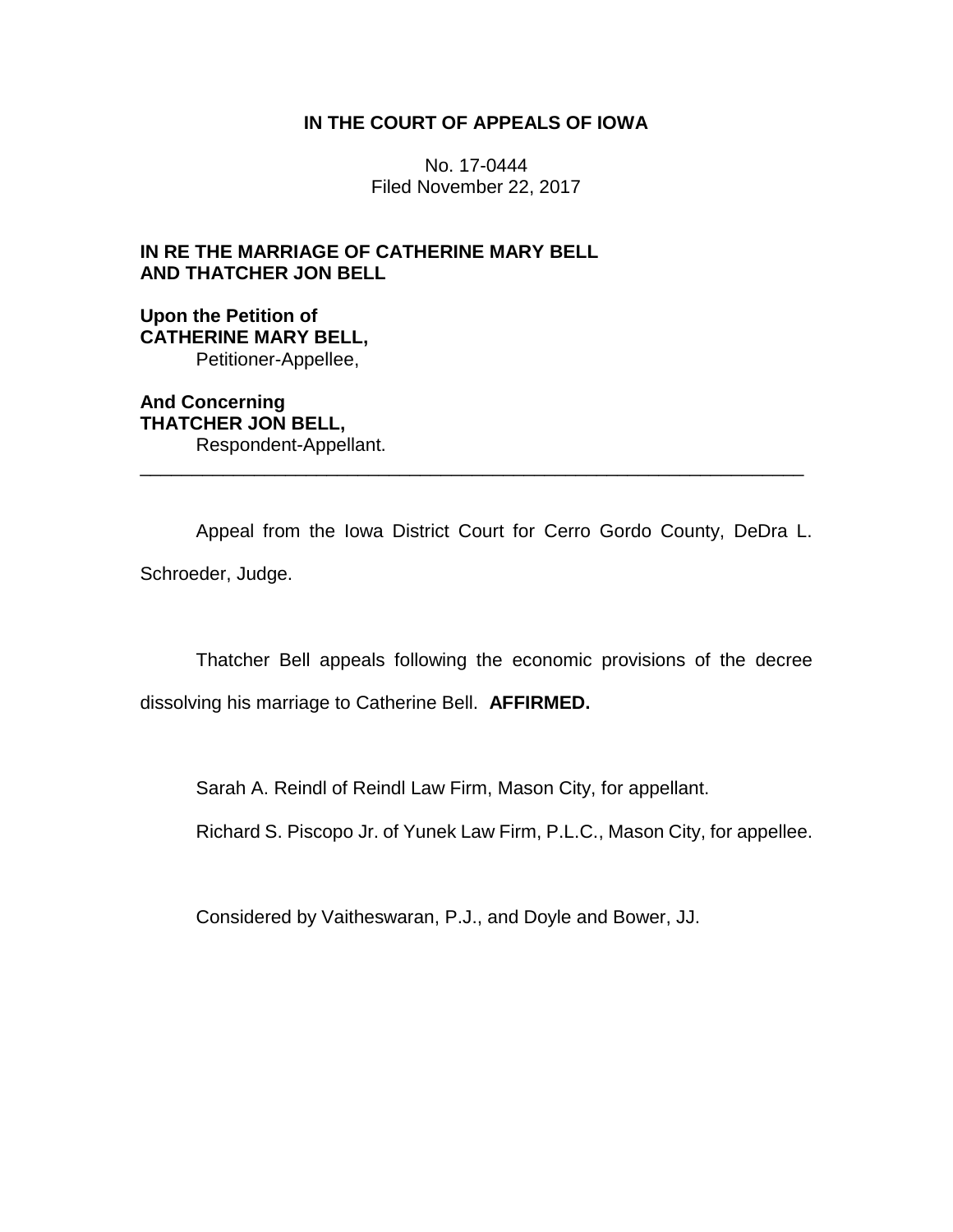#### **DOYLE, Judge.**

Thatcher Bell appeals following the entry of the decree dissolving his marriage to Catherine Bell. Thatcher argues the property division and spousal support provisions of the decree are inequitable.

#### **I. Background Facts and Proceedings.**

Catherine and Thatcher were married in 2005 and have one minor child together. In June 2016, the parties separated and Catherine filed a petition to dissolve the marriage. The parties stipulated to joint legal custody of their child with Catherine having physical care. They also agreed upon a regular visitation schedule between Thatcher and the child.

The matter came to a trial in February 2017 to allow the court to determine the division of property and spousal support, among other issues. At the time, Catherine was forty-four years old and worked full time as a billing specialist, earning \$13.75. She owed approximately \$30,000 in student loan debt from the associate's degree she had earned during the marriage, with \$400 monthly payments coming due beginning in March 2017. Thatcher was forty-one years old and had earned a high school diploma. He worked for various railroad companies during the marriage and has a pension. Catherine will automatically receive onehalf of Thatcher's pension.

The district court entered a decree dissolving the parties' marriage in March 2017. The court determined Catherine's annual income to be \$28,600 and Thatcher's annual income to be \$75,360. After valuing and dividing the parties' assets and debts, the court ordered Thatcher responsible for approximately \$31,000 of the marital debt and Catherine responsible for approximately \$23,000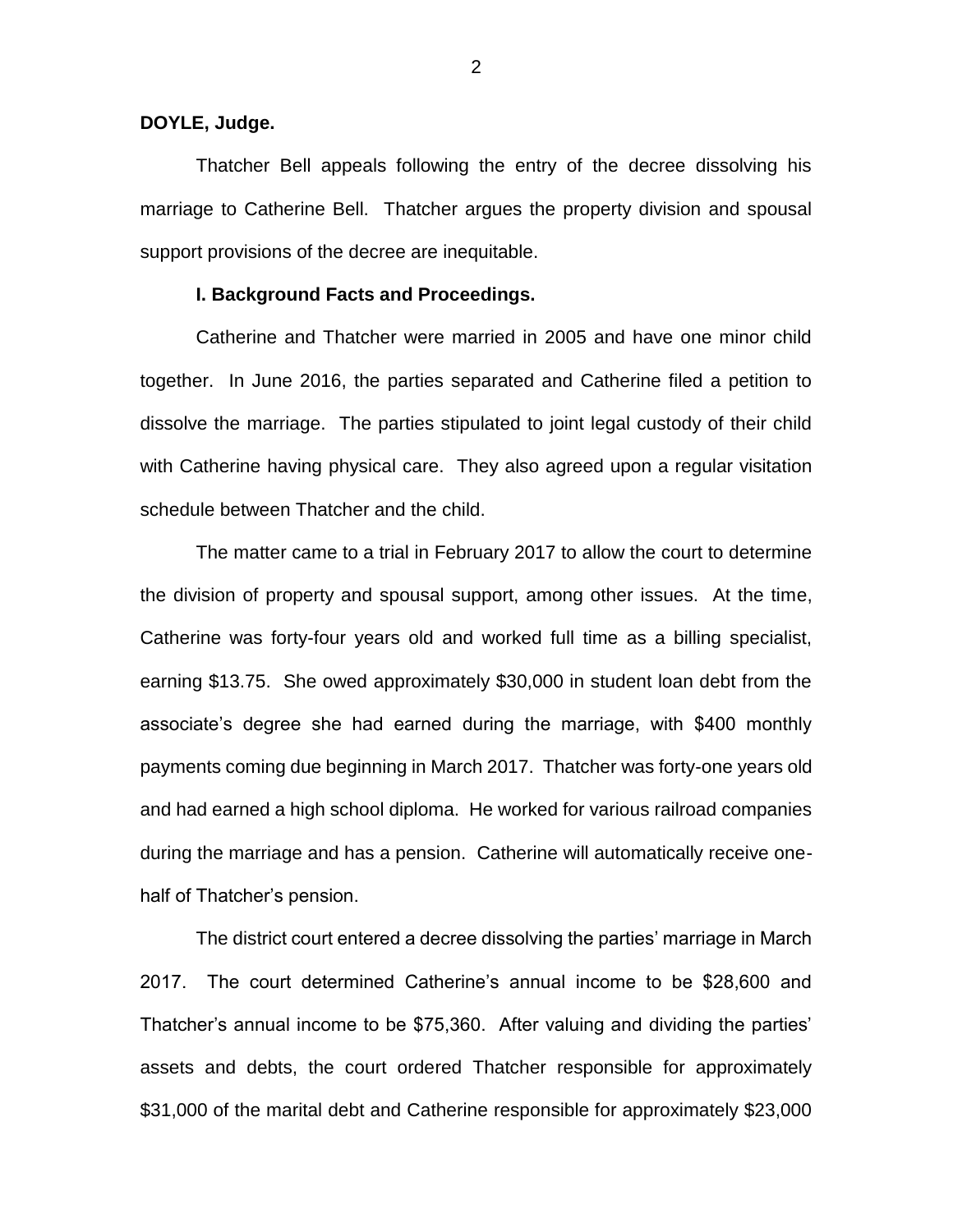of the marital debt. The court also awarded Catherine the parties' 2016 federal and state tax refunds, estimated to be \$3979, and awarded Thatcher his 401(k) account, which the court valued at \$8886. Finally, the court ordered Thatcher to pay Catherine rehabilitative spousal support in the amount of \$1000 per month for a period of five years, and \$750 per month thereafter for spousal support for a period of an additional five years.

Thatcher appealed.

#### **II. Scope and Standard of Review.**

We review dissolution of marriage cases de novo. *See* Iowa R. App. P. 6.907; *In re Marriage of Mauer*, 874 N.W.2d 103, 106 (Iowa 2016). We give weight to the district court's fact findings even though they are not binding. *See* Iowa R.App. P. 6.904(3)(g); *Mauer*, 874 N.W.2d at 106. We will disturb the district court's findings only if they fail to do equity. *See Mauer*, 874 N.W.2d at 106. Because we base our decision on the unique facts of each case, precedent is of little value. *See In re Marriage of Brown*, 776 N.W.2d 644, 647 (Iowa 2009).

### **III. Discussion.**

Thatcher challenges the economic provisions of the dissolution degree, advancing three arguments on appeal. Thatcher claims Catherine is not entitled to an award of spousal support because she failed to prove her need and his ability to pay. He also claims Catherine wasted marital assets by allowing the marital home to enter foreclosure. Finally, Thatcher argues the resulting division of property and the award of spousal support is inequitable under the circumstances.

#### **A. Property Division.**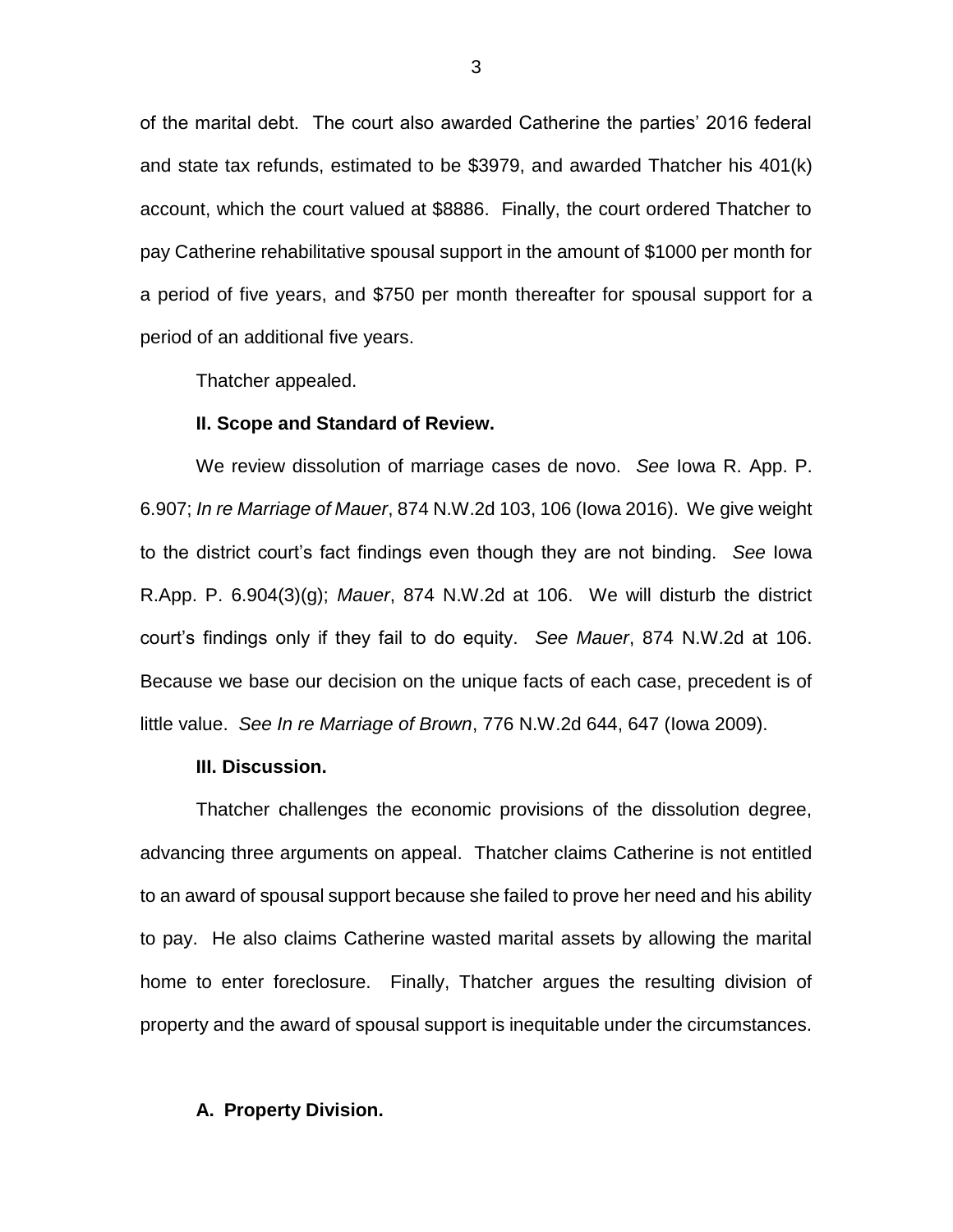Iowa Code section 598.21(5) (2016) requires an equitable division of property in dissolution-of-marriage cases. *See In re Marriage of Hansen*, 733 N.W.2d 683, 702 (Iowa 2007). Although the partners in a marriage are entitled to a just and equitable share of the property accumulated through their joint efforts, we do not require an equal division or percentage distribution. *See In re Marriage of Hazen*, 778 N.W.2d 55, 59 (Iowa Ct. App. 2009). "The determining factor is what is fair and equitable in each circumstance." *Id.* The legislature has set out what the court is to consider in making this determination. *See* Iowa Code  $§$  598.21(5)(a)-(m).

In determining an equitable division of property, the court also considers whether a spouse's conduct after separation "results in the loss or disposal of property otherwise subject to division at the time of divorce." *See In re Marriage of Kimbro*, 826 N.W.2d 696, 700-01 (Iowa 2013) (quoting *In re Marriage of Burgess*, 568 N.W.2d 827, 828 (Iowa Ct. App. 1997)). Before the start of trial, Thatcher submitted his proposal concerning the division of property and spousal support, in which he asked the court to

[t]ake into consideration that [Catherine] committed egregious waste of the marital estate by not paying the mortgage on the homestead during the pendency of this proceeding despite being awarded substantial spousal maintenance and child support and claiming the mortgage as an expense necessitating an award of spousal maintenance. [Catherine] and her counsel did not respond to [Thatcher] and his counsel's efforts to list the homestead for sale.

However, the court never ruled on Thatcher's claim Catherine wasted an asset. In dividing the parties' assets and debts, the court noted the marital residence was in foreclosure, valued the residence at \$55,130, and found the parties owed \$58,081

4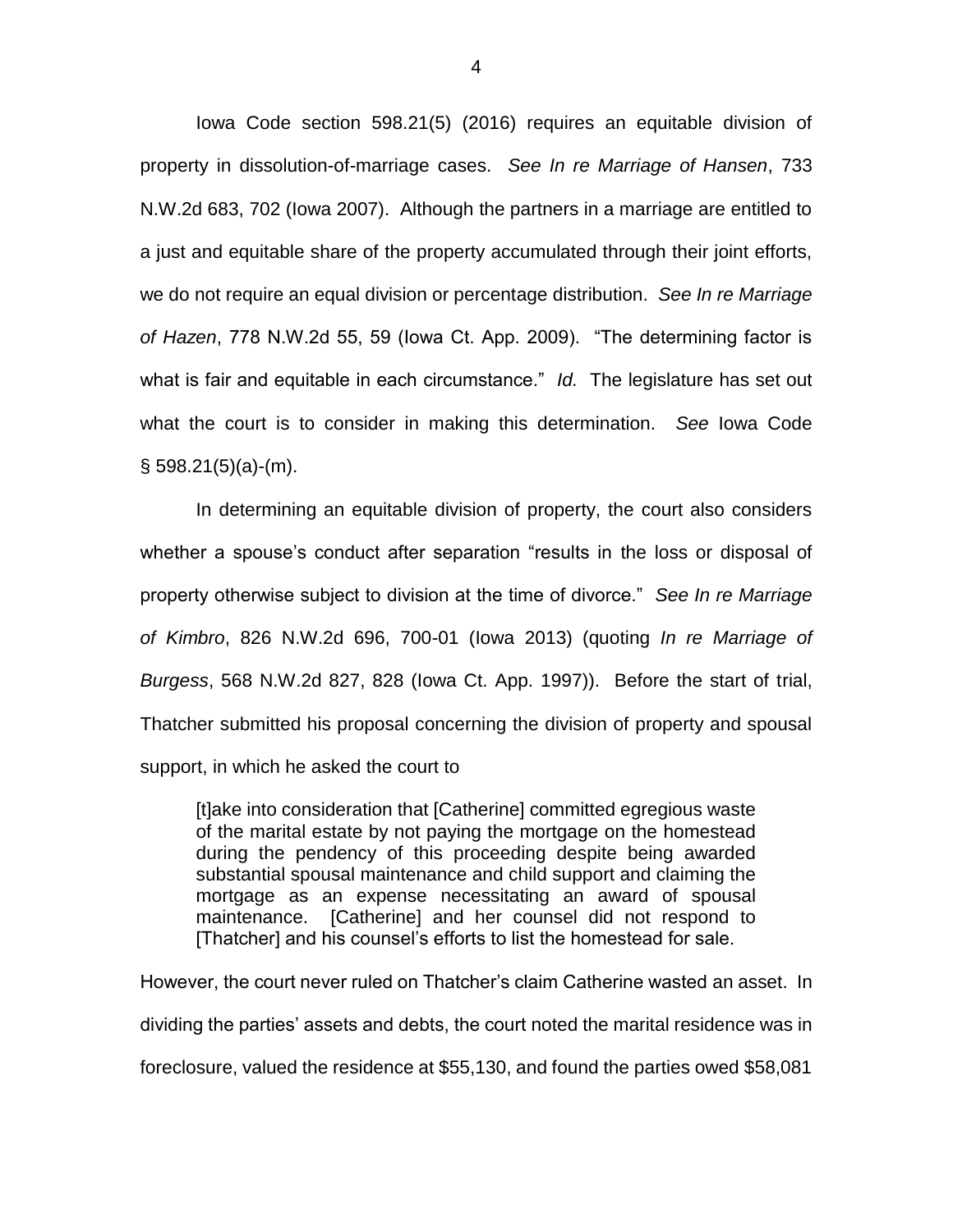on the mortgage. The order makes no finding concerning waste and the court did not allocate the home to either party in the property division.

Thatcher never filed a motion pursuant to Iowa Rule of Civil Procedure 1.904(2) asking the court to address his claim regarding the alleged property dissipation. This is the proper means for preserving error on an issue that a party has properly raised but on which the court failed to rule. *See Homan v. Branstad*, 887 N.W.2d 153, 161 (Iowa 2016). "When a district court *does not* rule on an issue properly raised, a party must file a motion requesting a ruling in order to preserve error for appeal." *Tetzlaff v. Camp*, 715 N.W.2d 256, 259 (Iowa 2006). Because the district court did not address Thatcher's dissipation claim and Thatcher failed to bring the deficiency to the court's attention, the issue is not preserved for our review.

#### **B. Spousal Support.**

Thatcher also challenges the court's award of rehabilitative spousal support to Catherine. He argues that Catherine failed to prove she needs spousal support and that he has the ability to pay it.

Iowa Code section 598.21A outlines the factors the court must consider in determining whether to award either party spousal support. These factors include the length of the marriage, the age and health of each party, the property distribution, and the parties' educational levels and earning capacities. *See* Iowa Code § 598.21A(a)-(e). "[F]air and equitable consideration of the section 598.21A(1) criteria ordinarily places some degree of emphasis on the duration of the marriage and the earning capacities of the spouses as demonstrated by the historical record." *Mauer*, 874 N.W.2d at 107.

5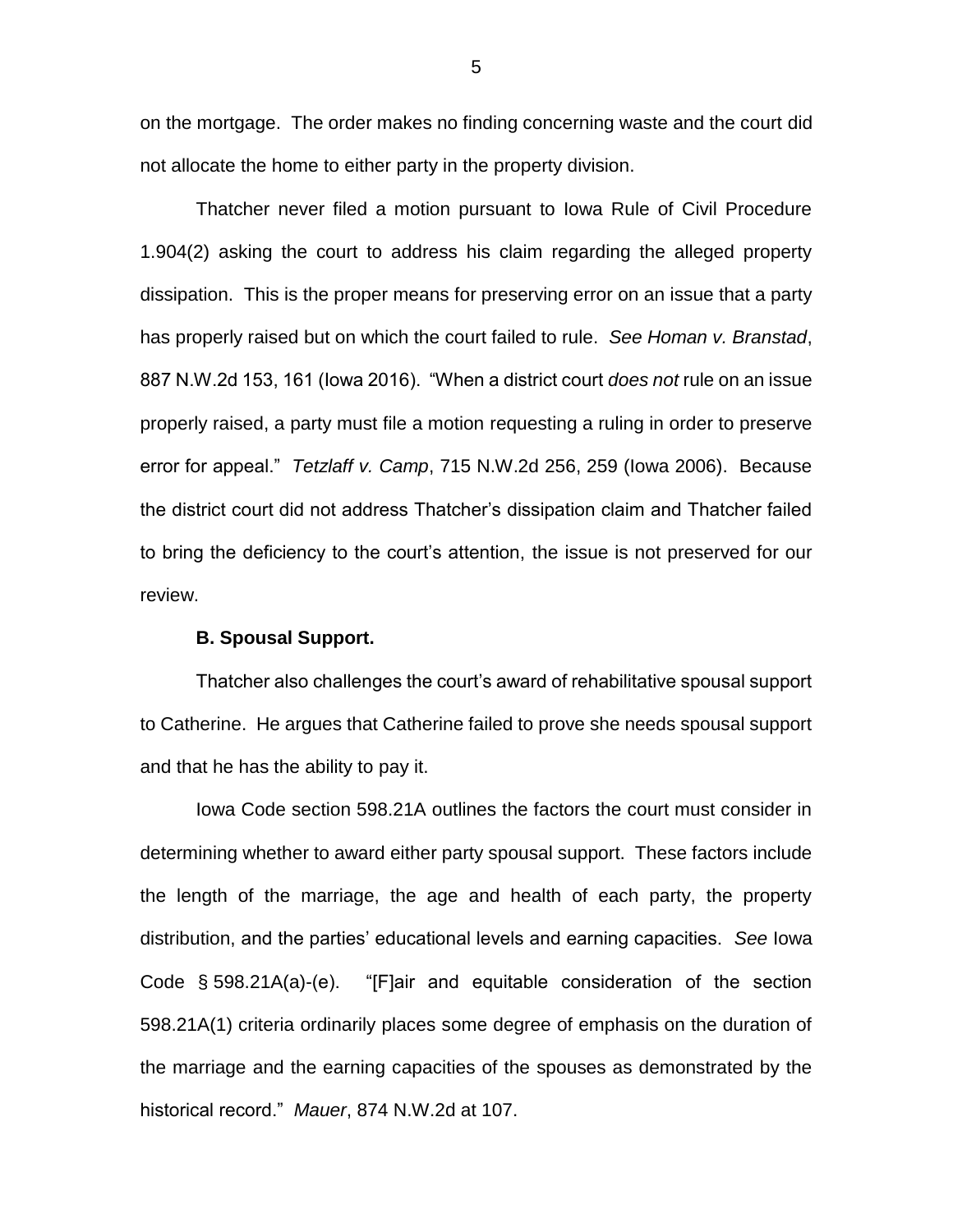In awarding Catherine spousal support, the district court considered the parties relative earnings and found, "Thatcher's earnings are significantly higher than Catherine's earnings." The court considered the length of the parties' marriage, noting they were married in 2005. It also considered the overall property division, noting that it was "primarily dividing debts based upon both parties' poor spending habits." On this basis, the court determined equity required Thatcher to pay Catherine \$1000 per month in rehabilitative alimony for a period of five years, with the alimony payments reduced to \$750 for an additional five years thereafter.

Upon our de novo review, we conclude the spousal support awarded by the district court is equitable. The parties leave the marriage with significant debt and few assets. Although they will share in Thatcher's pension, the parties were both in their early forties at the time of dissolution. There is a significant disparity in their earnings, with Thatcher earning \$75,360 per year in contrast to the \$28,600 annual income earned by Catherine. Thatcher testified that after his withholdings and union dues, his monthly net income is around \$4400. His expenses include a \$500 rent payment, a \$600 truck payment, and bills for "cable, Internet, heat and electricity." After making his rent and truck payments, Thatcher is left with approximately \$3300 per month for the remainder of his expenses, including spousal and child support payments. In contrast, Catherine's adjusted net monthly earned income was estimated to be just over \$2000, and Catherine testified her monthly expenses averaged between \$1800 and \$1900. On this record, it was equitable to award Catherine spousal support of \$1000 per month for a period of five years and \$750 per month for five years thereafter.

#### **C. Conclusion.**